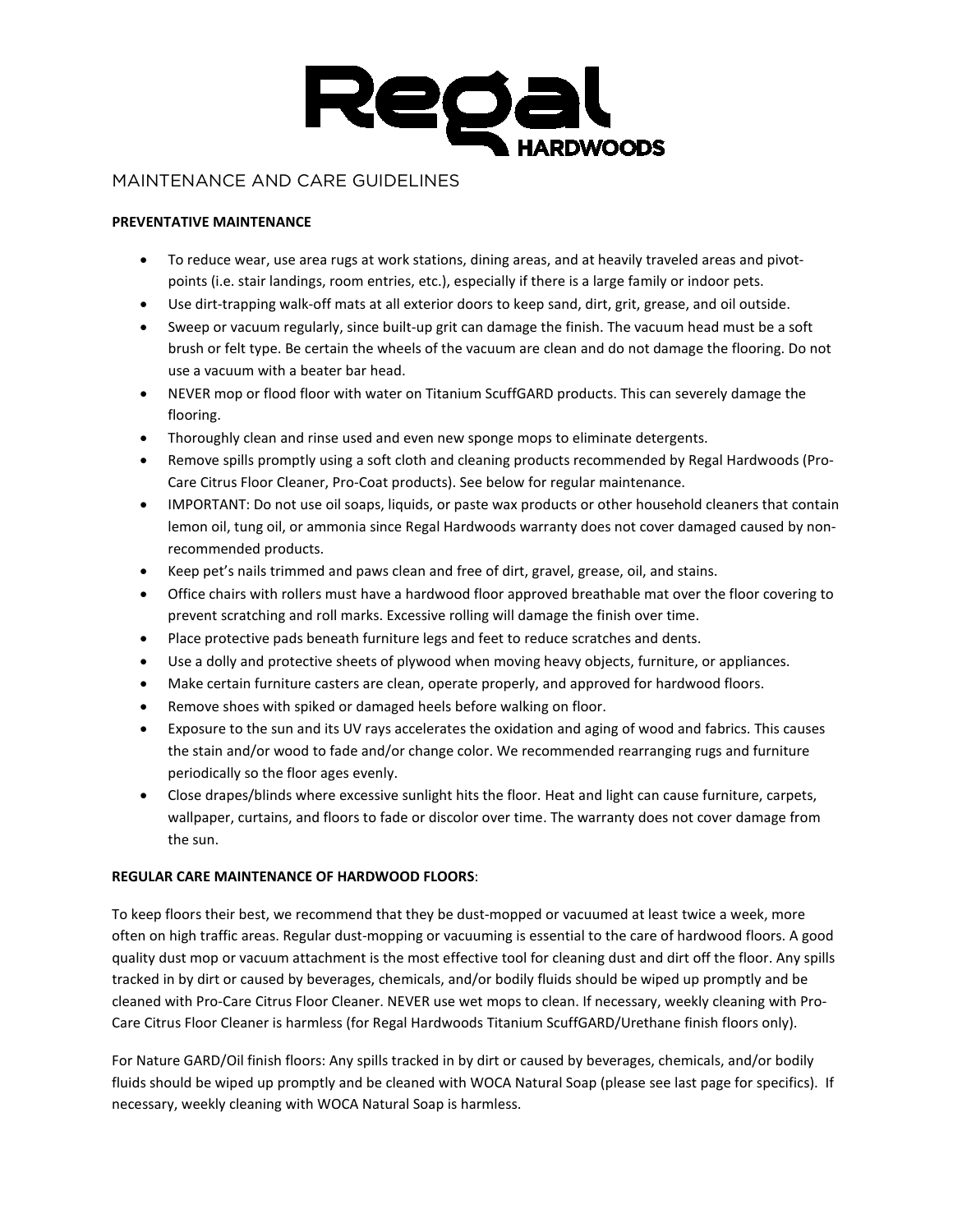#### **REGAL HARDWOODS RECOMMENDS THE FOLLOWING CLEANING PRODUCTS:**

- Pro-Care Citrus Floor Cleaner for Titanium ScuffGARD finishes only
- WOCA Diamond Oil, WOCA Natural Soap & WOCA Oil Refresher for Nature GARD finishes only

# **DO NOT USE THE FOLLOWING PRODUCTS OR ANY PRODUCT SIMILAR IN NATURE:**

- Bona X Hardwood Floor Cleaner
- Bona X Hardwoods Floor Refresher
- Fantastic
- Orange Glo
- Old English
- Formula 409
- Dishwashing Detergent
- Powdered All Purpose Cleaners
- Murphy's All Purpose Cleaners
- Paste Wax
- Endust, Pledge, or other dusting products
- Future, Mop N Glow, Brite, or any other polish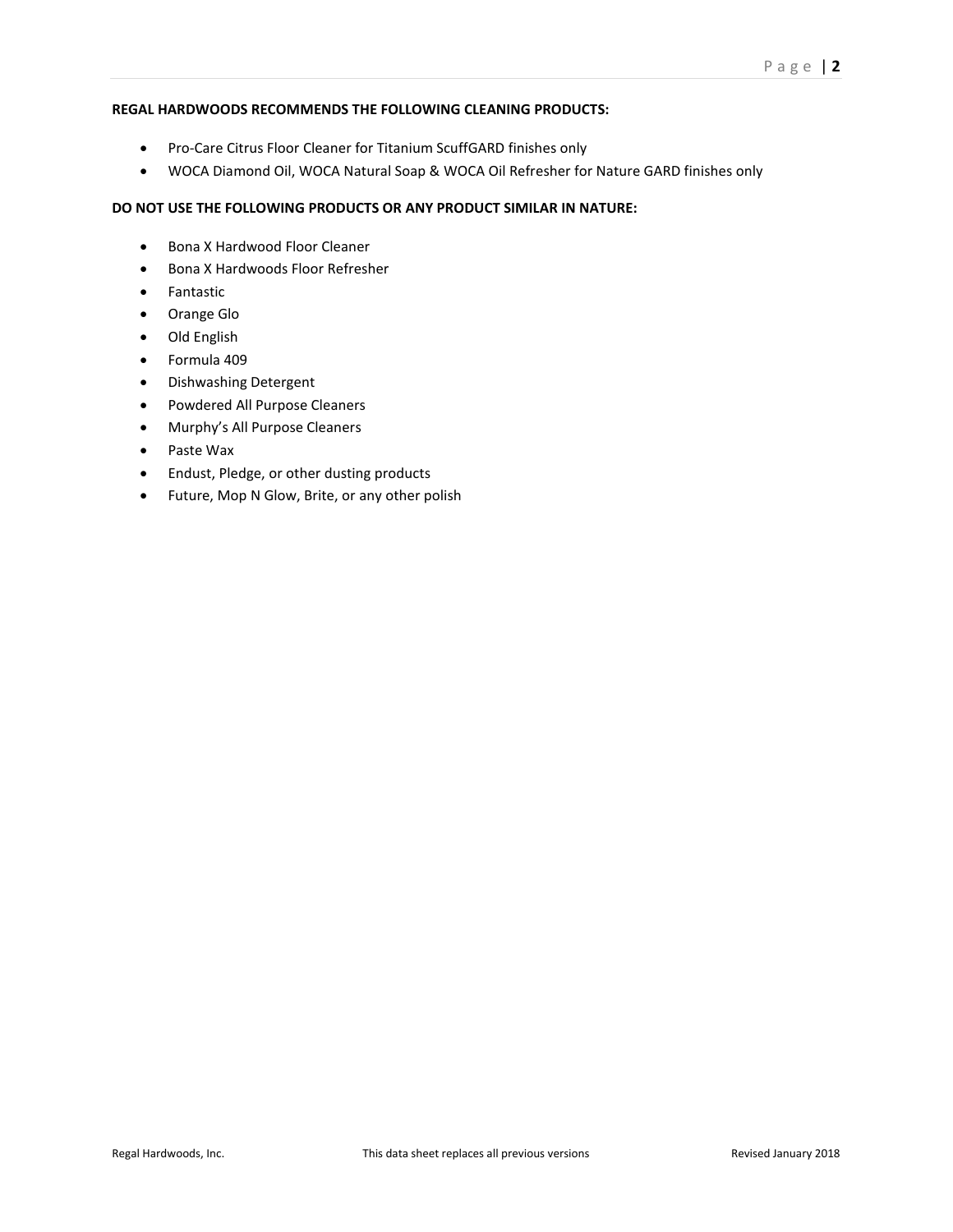#### **HOW RELATIVE HUMIDITY IMPACTS WOOD FLOORS**

Over the past decade there has been huge controversy over engineered vs. solid wood flooring. Engineered flooring was designed to be more dimensional stable than solid under certain conditions. Most manufacturers have found by maintaining proper relative humidity (typically between 35 to 55%) engineered flooring remains reasonably stable where solid flooring will see side effects like gapping. Engineered will also see side effects but at lesser amounts.

If engineered flooring is exposed to high or low RH conditions one may see irreversible affects like checking, splitting, shearing, delamination, dry cupping, etc. When environmental conditions go beyond the caution zone and into the guaranteed to fail zone these side effects will become permanent. Where solid wood flooring will see side effects as well but usually will just have larger gaps between the planks.

Listed below is a chart which helps outline some of the relative humidity boundaries by flooring manufacturers:

Factory Finished Flooring Performance by Zone Relative Humidity (RH) Equilibrium Moisture Content (EMC)



Source: http://nwfcblog.blogspot.com/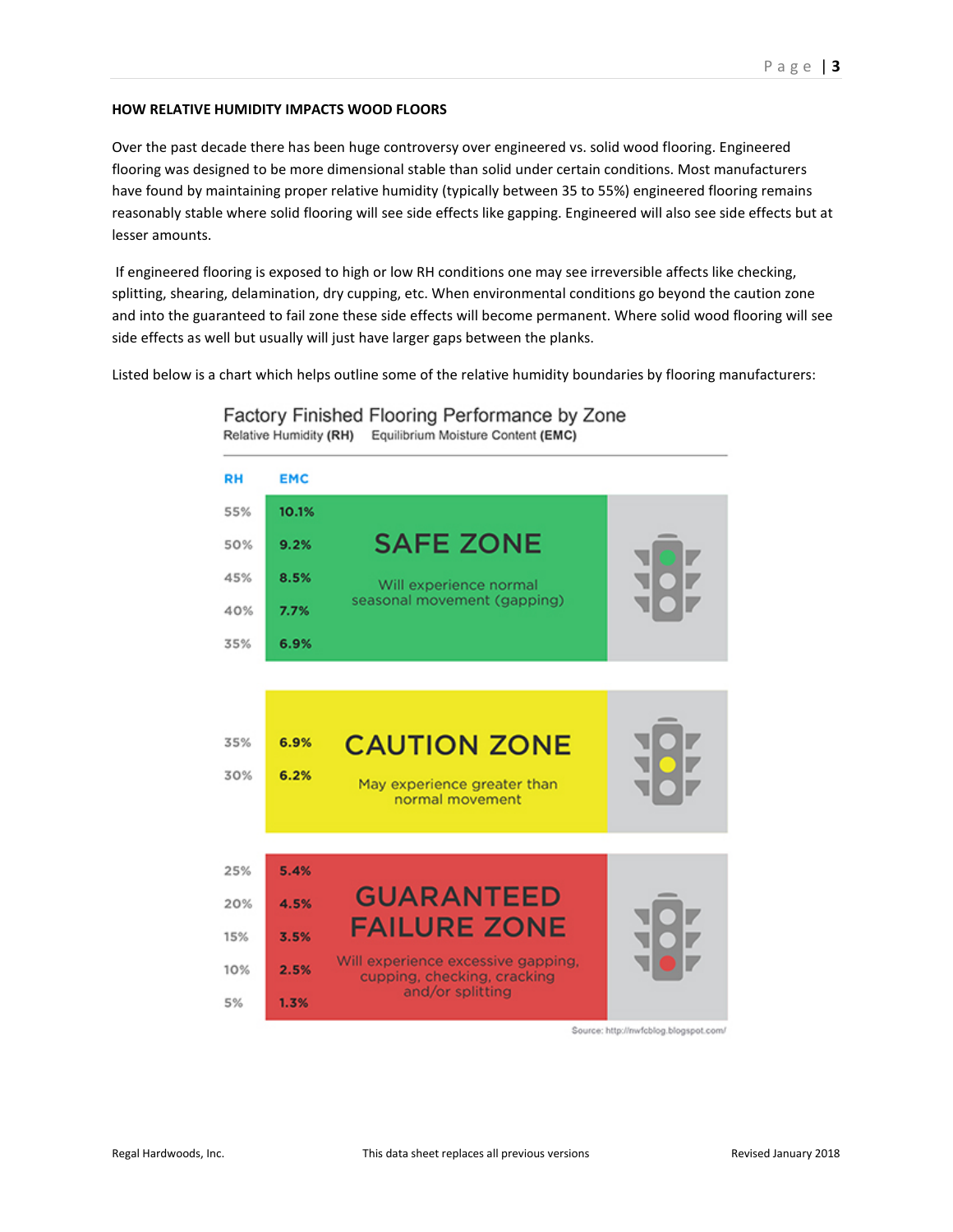## **URETHANE FLOORS (Titanium ScuffGARD finish)**

- Regal Hardwoods does not recommend wet mopping.
- **Never** use a household dust treatment such as Pledge or Endust.
- Always use Regal Hardwoods recommended cleaning products (Pro-Care Citrus Floor Cleaner)
- **Never** use wax on top of a non-wax surface finish.
- Wipe up spills immediately with a lightly dampened cloth, then follow up with a recommended cleaning product.
- For stubborn stains, lightly dampen a soft cloth with a Regal Hardwoods recommended hardwood floor cleaner (Pro-Care Citrus Floor Cleaner). Apply directly to the stain and repeat as necessary.
- **Never** use petroleum-based cleaners on water-based finishes.

#### **HARD WAX OIL FLOORS (Nature GARD finish)**

- Daily cleaning of your oiled hardwood floor is performed by sweeping, vacuuming or dust mopping.
- Wipe up spills immediately with a lightly dampened cloth, and then follow up with a Regal Hardwoods recommended cleaning product.
- **Always** use Regal Hardwoods recommended care products (Woca Diamond Oil, Woca Natural Soap & Woca Oil Refresher).
- For stubborn stains, lightly dampen a soft cloth with a Regal Hardwoods recommended hardwood floor cleaner. Allow the cleaner to set on top for 30-40 seconds, then lightly agitate and remove. Apply directly to the trouble spot and repeat as necessary. If the stain persists, please contact a professional floor covering repair expert.
- Close drapes/blinds where excessive sunlight hits the floor. Excessive heat may cause wax to become sticky.
- **Never** use petroleum-based cleaners on water-based finishes.
- **Never** use alcohol-based cleaning products, as it will dissolve the hard wax oil.
- We highly recommend contacting a professional floor covering repair expert to address gouges and/or scrapes.
- When installing:
	- $\circ$  To prevent finish damage, avoid tapping the face of the board with a rubber mallet.
	- o Please do not use any tapes on oil finished floors.
	- o Never adhere tape to finished flooring.
	- o When taping paper or sheets together, tape them to each other, not the floor.
- After installing, Regal Hardwoods recommends applying a coat of Woca Diamond Oil (mixture specifics and instructions come with the product).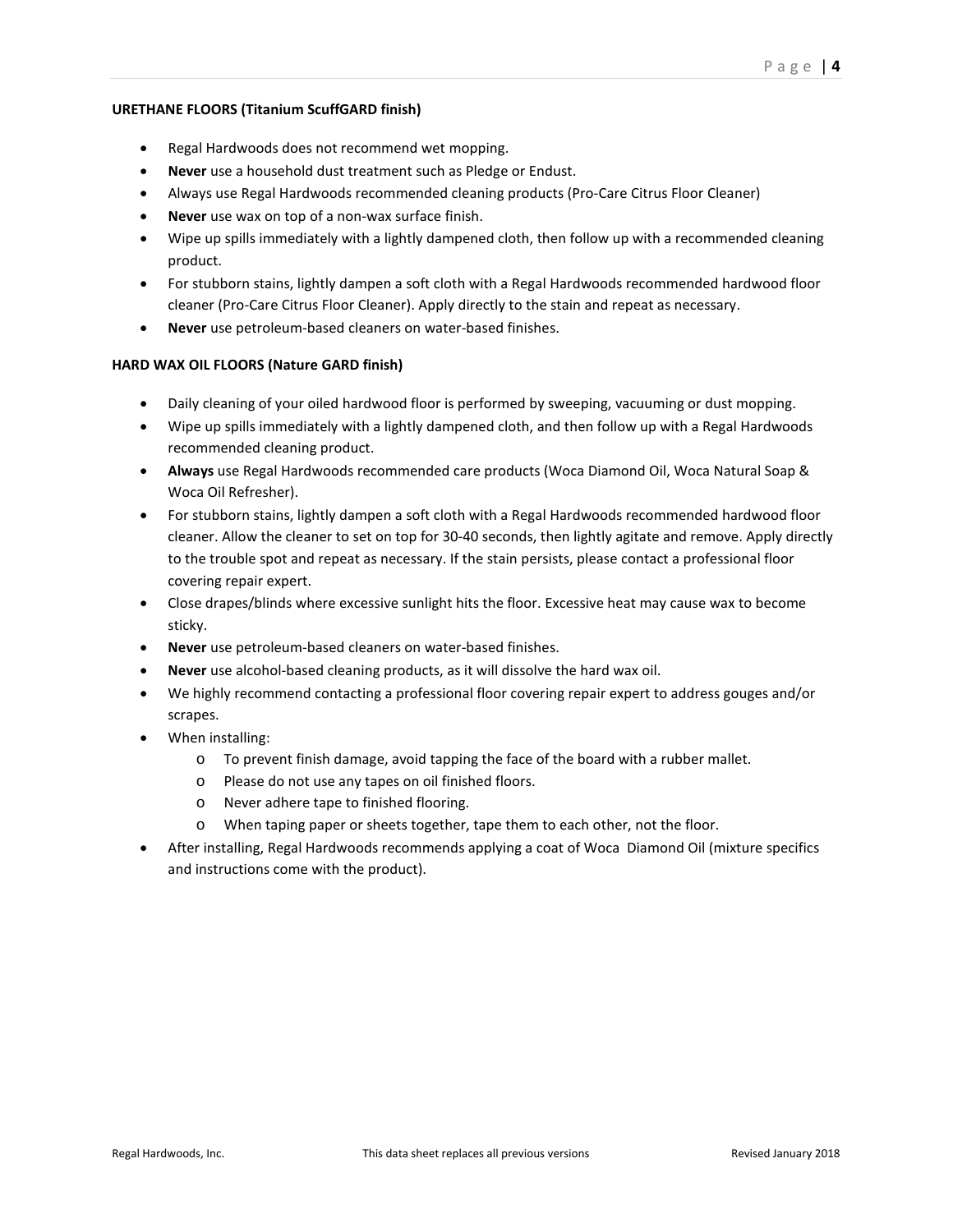# GUIDE: USING WOCA

# **WOCA DIAMOND OIL - Post Installation Treatment**

Regal Hardwoods highly recommends a post installation treatment of Woca Diamond Oil Natural. The Woca Diamond Oil penetrates deep into the wood, hardening the surface and offering superior protection from soiling and spills. The use of Diamond Oil followed up with regular maintenance with Woca Natural Soap and periodic maintenance with Woca Refresher Oil will ensure that your new floor is well protected from the daily activities they are subjected to. More detailed Diamond Oil instructions on the next page.

## **WOCA NATURAL SOAP - Regular Maintenance**

Woca Natural Soap is made up of emollients extracted from soy beans and coconut oils, which also retain the moisture in the floor, just as quality soap would for your hands. As they dry and form an invisible film on the surface, the floor receives added protection against wear and dirt. Please follow Woca's maintenance instructions and schedules accordingly.

- 1. Prepare two buckets (one with Woca Natural Soap & one to rinse mop with water)
- 2. Shake container well
- 3. Mix with water (Specific mixing measurements in video on our support page)
	- o For typical maintenance mixtures:
		- Mix at a ratio of 40:1 (3oz:Gallon)
		- 1 Liter covers 3400 to 4000 sq. ft.
- 4. Clean the floor with clean mop/cloth with the grain
- 5. Dip used floor mop/cloth into second bucket to clean
- 6. Dip back in Woca mixture and repeat
- 7. Leave Woca Natural Soap to dry

Please view the videos on the support page of our website to see a demo.

# **WOCA OIL REFRESHER - Periodic Maintenance**

Woca Oil Refresher should be used for restoring luster and beauty to oiled wood floors, as well as adding a protective, moisture resistant layer to the surface of the floor. Woca Oil Refresher should only be used for natural oiled floors. Do not apply more than four times a year. Please follow Woca's maintenance instructions and schedules accordingly.

- 1. Prepare two buckets (one with Woca Oil Refresher & one to rinse mop with water)
- 2. Shake container well
- 3. Mix with water (Specific mixing measurements in video on our support page)
	- o For typical maintenance mixtures:
		- Mix at a ratio of 40:1 (3oz:Gallon)
		- <sup>1</sup> 1 Liter covers 3400 to 4000 sq. ft.
- 4. Clean the floor with clean mop/cloth with the grain
- 5. Dip used floor mop/cloth into second bucket to clean
- 6. Dip back in Woca mixture and repeat
- 7. Leave Woca Oil Refresher to dry

The use of WOCA Oil Refresher will extend the life of the oil finish, therefore, extending the time between periodic oil maintenance applications. Please view the video on the support page of our website to see a demo.